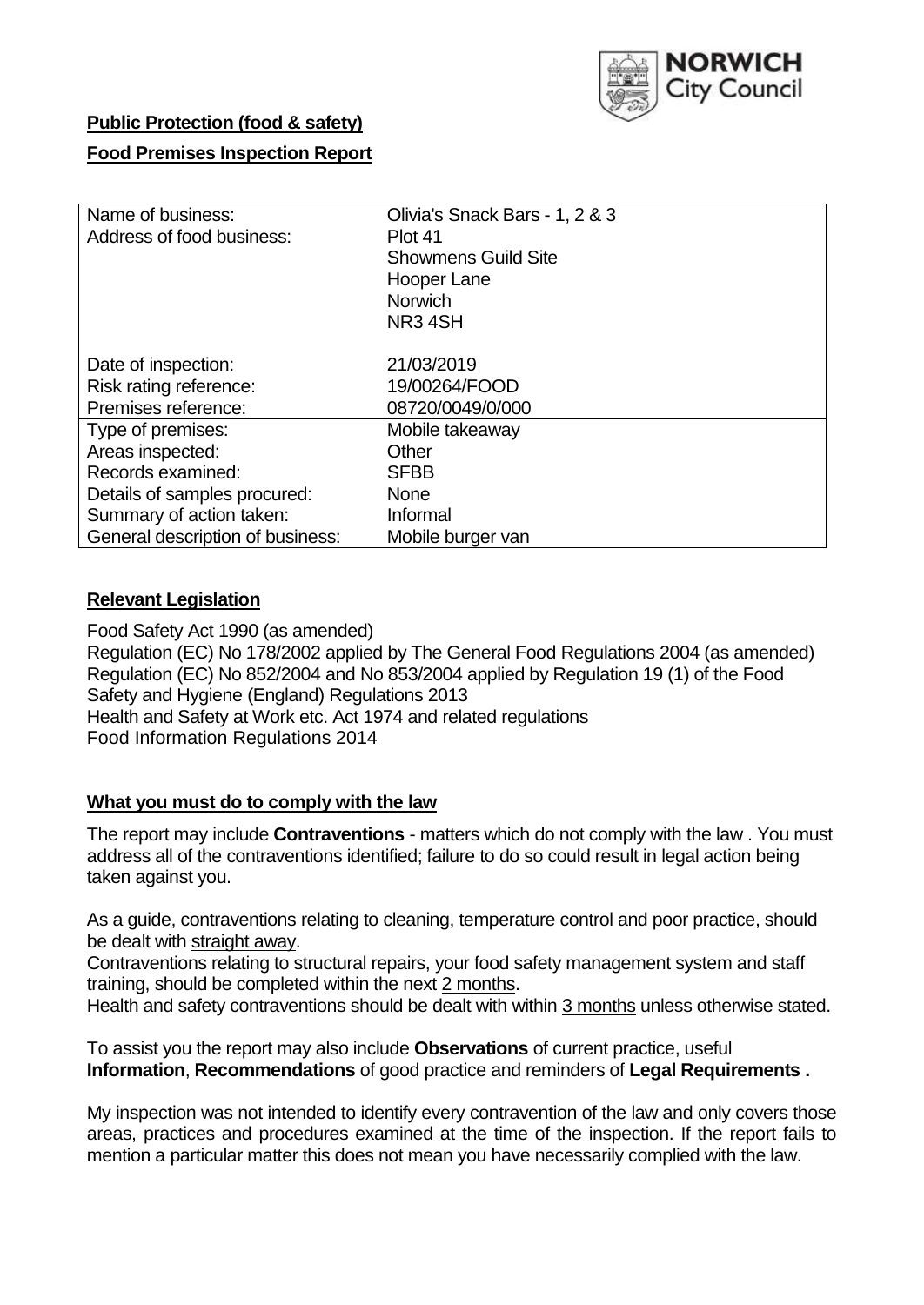# **FOOD SAFETY**

## **How we calculate your Food Hygiene Rating:**

The food safety section has been divided into the three areas which you are scored against for the hygiene rating: 1. food hygiene and safety procedures, 2. structural requirements and 3. confidence in management/control procedures. Each section begins with a summary of what was observed and the score you have been given. Details of how these scores combine to produce your overall food hygiene rating are shown in the table.

| <b>Compliance Area</b>                     |          |                  |           | <b>You Score</b> |               |    |           |    |          |  |  |
|--------------------------------------------|----------|------------------|-----------|------------------|---------------|----|-----------|----|----------|--|--|
| Food Hygiene and Safety                    |          |                  |           | 0                | 5             | 10 | 15        | 20 | 25       |  |  |
| <b>Structure and Cleaning</b>              |          |                  | $\Omega$  | 5                | 10            | 15 | 20        | 25 |          |  |  |
| Confidence in management & control systems |          |                  | $\Omega$  | 5                | 10            | 15 | 20        | 30 |          |  |  |
|                                            |          |                  |           |                  |               |    |           |    |          |  |  |
| <b>Your Total score</b>                    | $0 - 15$ | 20               | $25 - 30$ |                  | $35 - 40$     |    | $45 - 50$ |    | > 50     |  |  |
| <b>Your Worst score</b>                    | 5        | 10 <sup>10</sup> | 10        |                  | 15            |    | 20        |    |          |  |  |
|                                            |          |                  |           |                  |               |    |           |    |          |  |  |
| <b>Your Rating is</b>                      | 5        | 4                |           | 3                | $\mathcal{P}$ |    |           |    | $\Omega$ |  |  |

Your Food Hygiene Rating is 5 - a very good standard



## **1. Food Hygiene and Safety**

Food hygiene standards are high. You demonstrated a very good standard of compliance with legal requirements. You have safe food handling practices and procedures and all the necessary control measures to prevent cross-contamination are in place. Some minor contraventions require your attention. **(Score 5)**

## Contamination risks

**Legal Requirement** At all stages of production, processing and distribution, food must be protected from any contamination likely to render it unfit for human consumption, injurious to health or contaminated in such a way that it would be unreasonable to expect it to be consumed in that state.

**Guidance** The FSA (visit www.food.gov.uk for more information) has issued guidance on controlling E.coli 0157 through:

\* the complete separation of raw and ready-to-eat food

\* the correct use of wash-hand basins and thorough hand washing

\* having dedicated equipment (including complex equipment) for raw and ready-to-eat foods

\* through 2-stage cleaning and the correct use of sanitisers

\* and by controlling the risks posed by soily vegetables.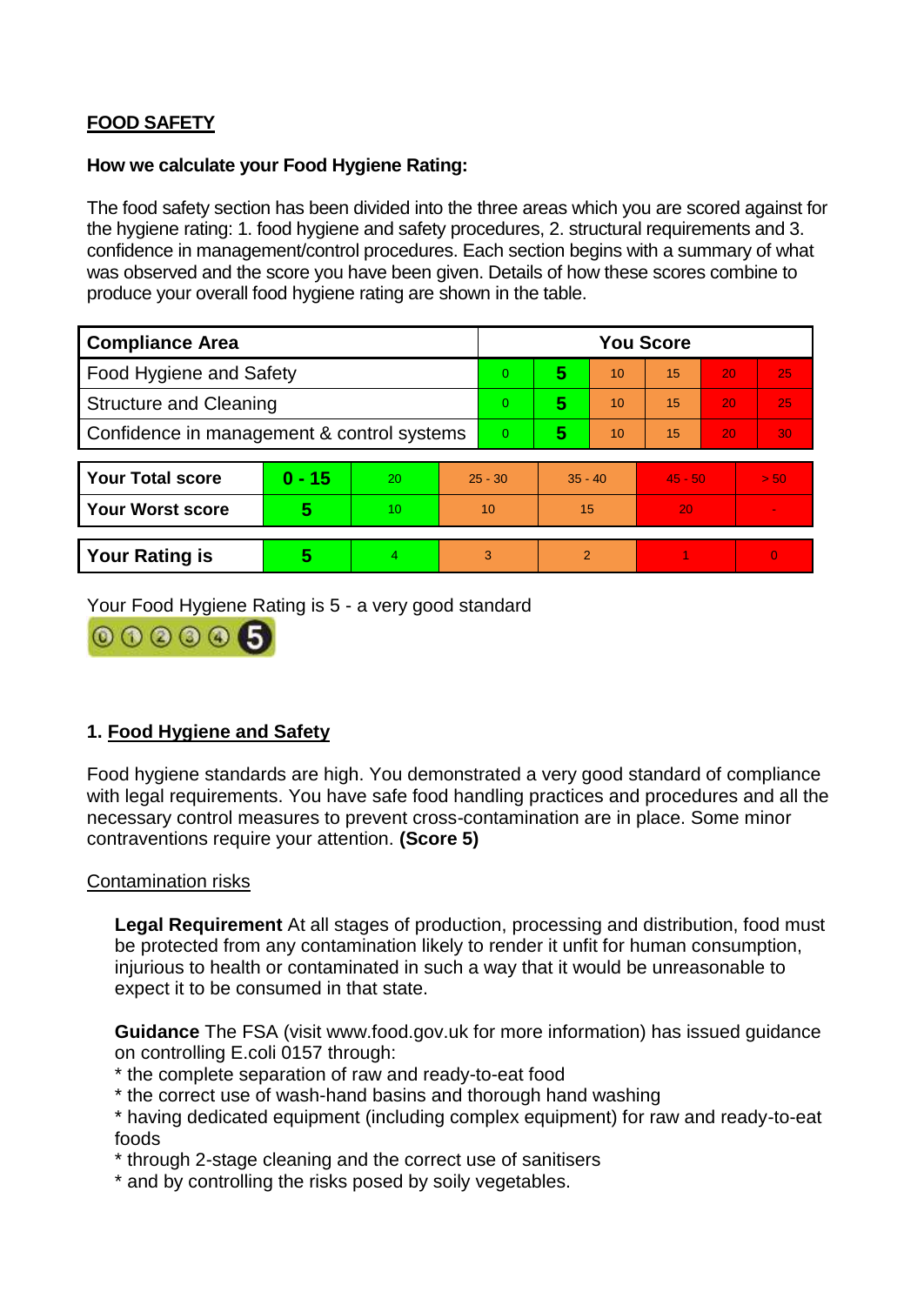**Observation** I was pleased to see you were able to demonstrate effective controls to prevent cross-contamination.

**Recommendation** That you colour code tongs.

**Observation** As you have no dishwasher and no means of 2 stage washing up no equipment should be shared for ready to eat and raw meat use.

#### Hand-washing

**Legal Requirement** Wash hand basins must be provided with hot and cold running water and suitable drainage; soap and a hygenic way to dry hands.

**Information** Proper hand-washing is essential to prevent cross-contamination of E.coli 0157 and other harmful bacteria onto food and food contact surfaces. Hand washing should include the following steps:

- wet hands before applying soap
- good hand rubbing technique
- rinsing of hands
- hygienic drying

**Information** Hand washing is required:

- \* before handling ready-to-eat food
- \* after touching raw food and its packaging, including unwashed fruit and vegetables
- \* after a break/smoking
- \* after going to the toilet
- \* after cleaning
- \* after removing waste
- \* after blowing your nose.

**Recommendation** For extra protection against cross contamination use a liquid soap with disinfectant properties conforming to the European standard BS EN 1499: 1997. This information should be available on the product label or may be obtained from the supplier or manufacturer.

**Observation** I was pleased to see hand washing was well managed.

#### Personal Hygiene

**Legal Requirement** You must ensure that any member of staff that you know or suspect has (or is a carrier of) a food-borne disease or infection (including vomiting, diarrhoea, skin infection, sores and open wounds) is excluded from working in any food handling area until they have been symptom free for 48 hours or until medical clearance has been obtained.

**Legal Requirement** All persons in food handling areas must wear suitable, clean, and where appropriate protective clothing.

**Observation** I was pleased to see that standards of personal hygiene were high.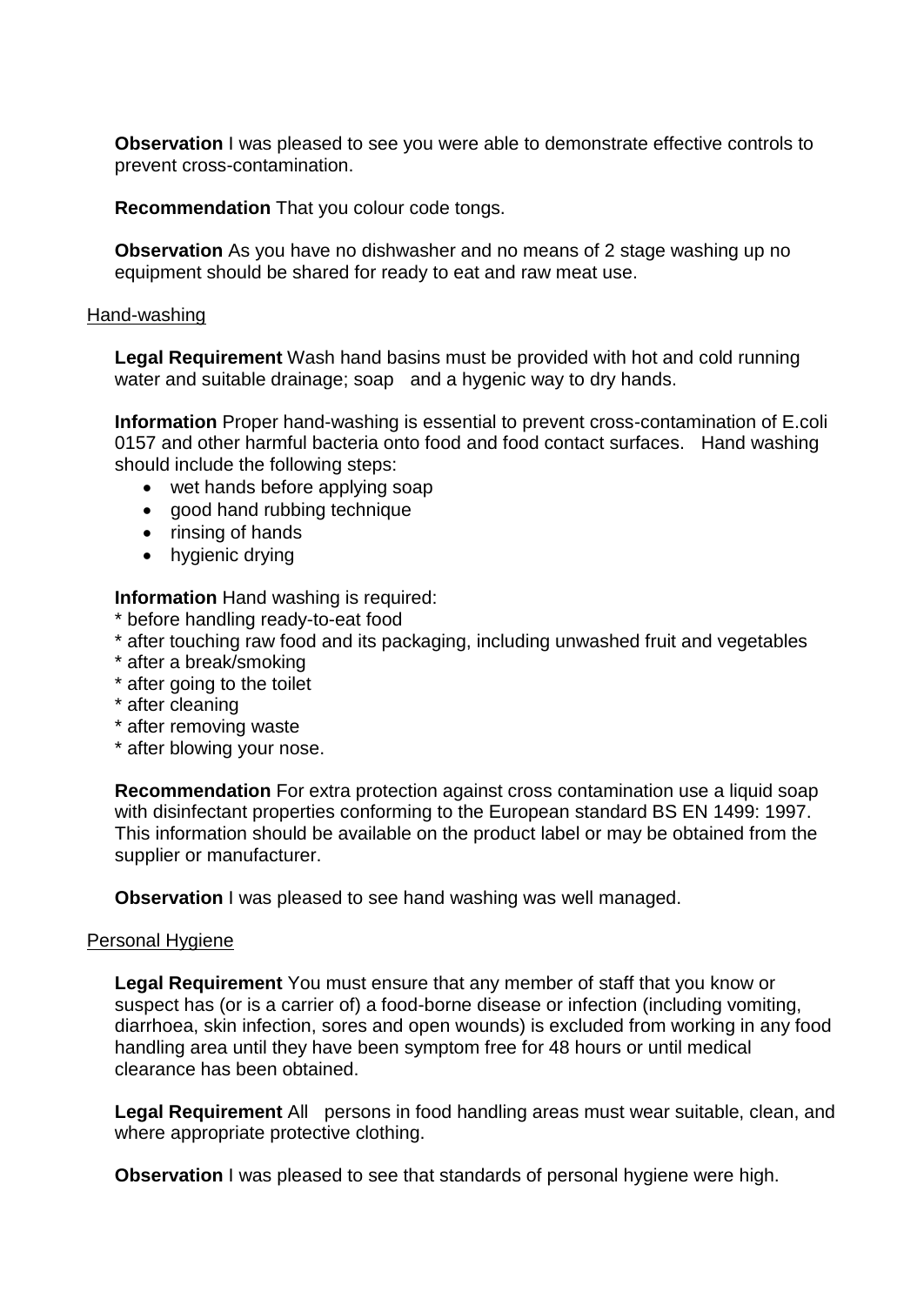## Temperature Control

**Legal Requirement** Raw materials, ingredients, intermediate products and finished products likely to support the reproduction of pathogenic micro-organisms or the formation of toxins must not be kept at temperatures that might result in a risk to health.

**Legal Requirement** The cold chain is not to be interrupted. However, limited periods outside temperature control are allowed for handling during preparation; transport; storage; display and service of food provided that it does not result in a risk to health.

**Legal Requirement** Food which has been cooked or reheated and is intended to be kept hot until it is sold, must either be held at or above 63°C or it can be kept for service or on display for sale for a single period of less than 2 hours; at the end of the 2 hour period the food should be cooled as quickly as possible and kept at or below 8°C or discarded.

**Information** All food products should be stored in accordance with the manufacturer instructions. For example sauces were being stored at room temperature when the manufacturer instruction is that they should be refrigerated once open.

**Guidance** It is essential to know that your probe thermometer is working properly. If the reading is outside these ranges you should replace your probe or return it to the manufacturer to be calibrated. A simple way to check a digital probe is to put it in iced water and boiling water:

- The readings in iced water should be between -1°C and 1°C.
- The readings in boiling water should be between 99°C and 101°C.

**Recommendation** The core temperature of cooked and reheated foods should reach 75° C for 30 seconds or an equivalent time and temperature combination.

**Recommendation** In addition to the visual checks you undertake, use a probe thermometer to check the core temperature of cooked and reheated foods. The temperature should reach 75 degrees C for 30 seconds or an equivalent time/temperature combination (e.g. 80 degrees C for 10 seconds).

**Observation** I was pleased to see you were able to limit bacterial growth and/or survival by applying appropriate temperature controls at points critical to food safety and that you were monitoring temperatures.

#### Poor Practices

**Guidance** It is permitted to sell food after its BEST BEFORE date, but becomes an offence if it is not of the nature, substance or quality demanded by the consumer. You must check the food and make sure your customers are aware that it is past the BEST BEFORE date.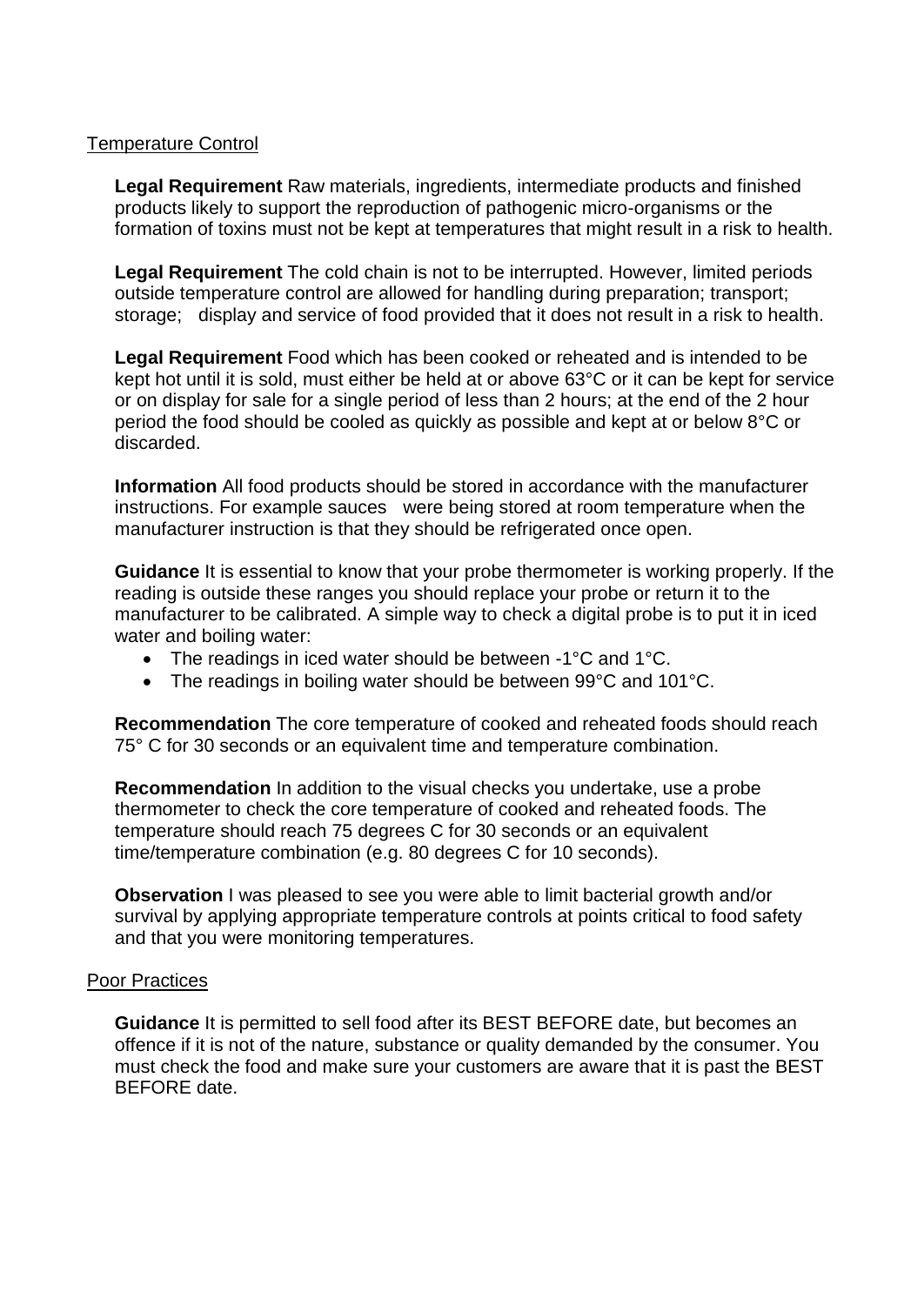## **2. Structure and Cleaning**

The structure facilities and standard of cleaning and maintenance are all of a good standard and only minor repairs and/or improvements are required. Pest control and waste disposal provisions are adequate. The minor contraventions require your attention. **(Score 5)**

## Cleaning of Structure

**Information** A detergent is a chemical used to remove grease, dirt and food and is used in the first cleaning step.

**Information** CORRECT DILUTION: many chemicals are supplied in concentrated form and must be diluted before use. You must follow the manufacturers instruction so that you dilute the chemicals correctly with water

**Information** Disinfectant: is a chemical that kills bacteria.

**Information** Different sanitisers require different CONTACT TIMES to be effective. Ensure that you know what the contact time is and that all your staff are trained to use the sanitiser effectively.

**Observation** The mobile had been well maintained and the standard of cleaning was good.

#### Cleaning of Equipment and Food Contact Surfaces

**Information** Please refer to www.food.gov.uk/business-guidance/e-coli-cross-contamination-guidance

**Observation** You had dedicated equipment for the preparation of raw and ready-to-eat foods.

#### Cleaning Chemicals / Materials / Equipment and Methods

**Information** A surface sanitiser may be rendered ineffective if you are not following the correct dilutions or allowing a sufficient time for the product to work (CONTACT TIME). Always follow the instructions on the product label.

**Guidance** Disinfectants and sanitisers must at least meet the requirements of one of the following standards: BS EN 1276 or BS EN 13697; or other standards that meet the same conditions and requirements.

**Observation** I was pleased to see that the premises was kept clean and that your cleaning materials, methods and equipment were able to minimise the spread of harmful bacteria between surfaces.

**Recommendation** Your sanitiser met the recommended British Standards.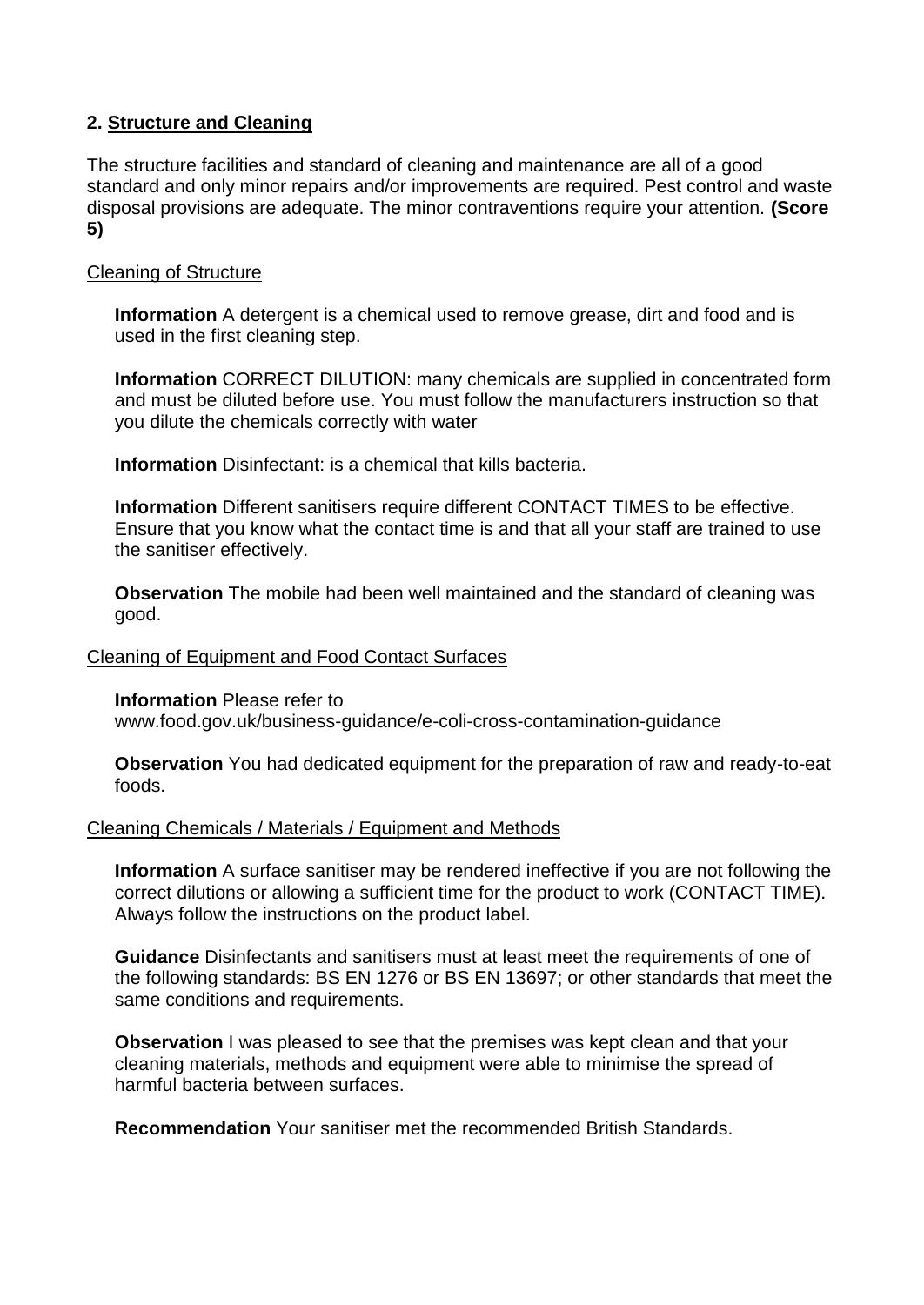## **Maintenance**

**Observation** You are maintaining the mobile in good condition.

## Facilities and Structural provision

**Observation** I was pleased to see the premises had been well maintained and that adequate facilities had been provided.

## Pest Control

**Observation** I was pleased to see that the premises was proofed against the entry of pests and that pest control procedures were in place.

## **3. Confidence in Management**

A food safety management system is in place and you demonstrate a very good standard of compliance with the law. Food hazards are understood properly controlled managed and reviewed. Your records are appropriate and generally maintained. Your staff are suitably supervised and trained. You have a good track record. There are some minor contraventions which require your attention. **(Score 5)**

Type of Food Safety Management System Required

**Legal Requirement** Food business operators must put in place, implement and maintain a permanent procedure or procedures based on HACCP principles:

- Identify hazards to food.
- Identify the critical limits (what is acceptable and unacceptable).
- Monitor critical control points to ensure critical limits are met.
- Keep appropriate records to demonstrate control measures are effective.

**Information** You can download a Safer Food Better Business pack and refill diary pages from the FSA website: www.food.gov.uk/business-industry/caterers/sfbb

**Observation** Your SFBB/food safety management system was in place and working well. I was confident you had effective control over hazards to food.

**Observation** You had separate equipment and effective separation between raw and ready-to-eat food at all stages in your operation. (It is recommended that equipment is colour coded.)

**Observation** You were monitoring (and recording) the temperatures of your fridges and freezers well as the temperature of cooked/hot-held food and could demonstrate effective systems for controlling bacterial growth and survival.

**Recommendation** That you provide a SFBB pack for each unit if they operate at separate places simultaneously.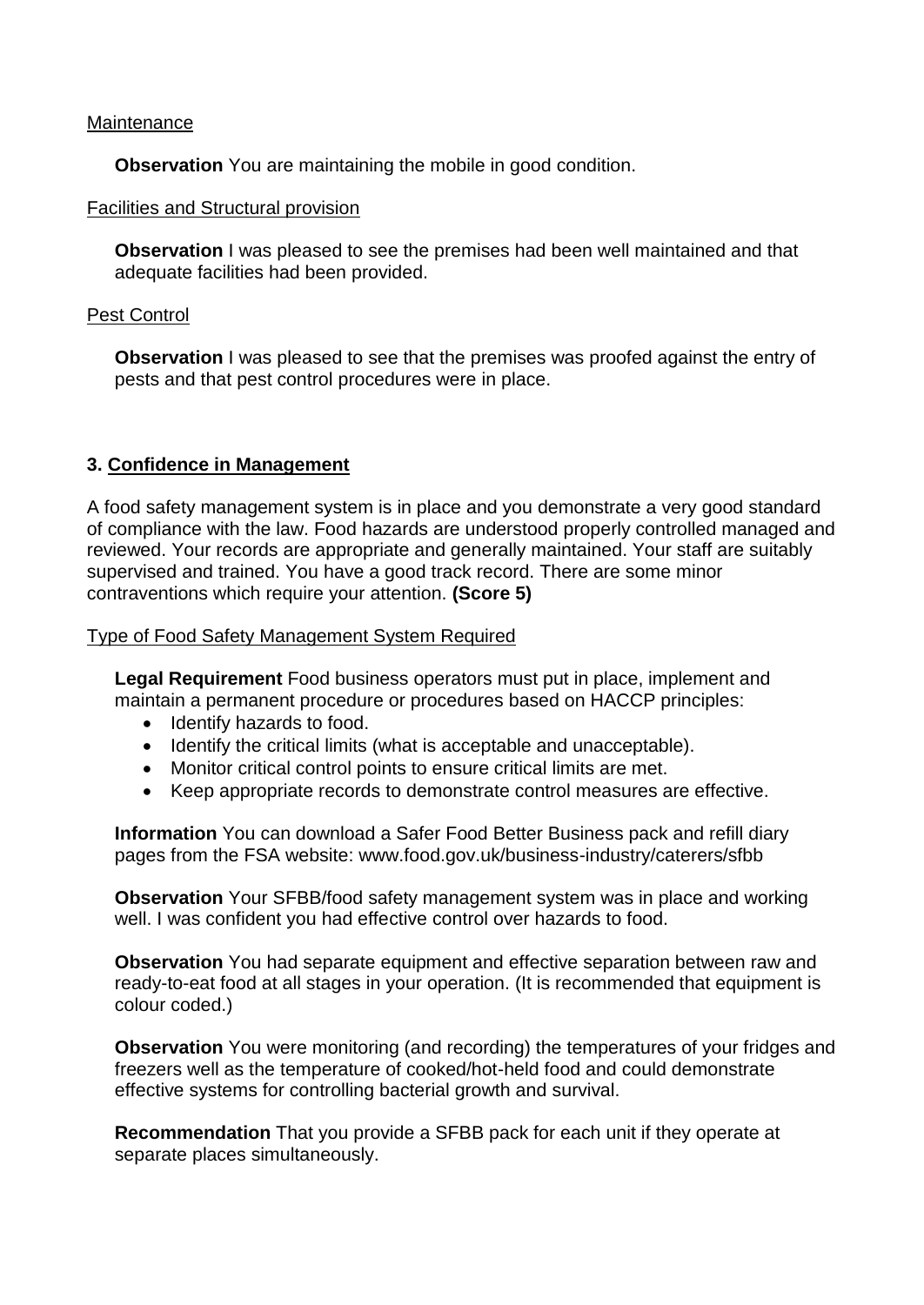## Food Hazard Identification and Control

**Information** Before implementing a food safety management system such as Safer Food Better Business, basic good hygiene conditions and practices called prerequisites must be in place. Only then will your food safety management system be effective in ensuring the preparation of safe food.

## **Traceability**

**Observation** Your records were such that food could easily be traced back to its supplier.

## Waste Food and other Refuse

**Legal Requirement** The Environmental Protection Act 1990 requires all commercial waste to be disposed of properly by authorised persons. Records should be available to show compliance.

## **Training**

**Legal Requirement** Food business operators must ensure that food handlers are supervised and instructed and/or trained in food hygiene matters to an appropriate level for the work they do.

**Information** There are Level 2 Awards in Food Allergen Awareness on offer in Dereham. If you are interested contact 0800 689 3512

**Observation** I was pleased to see that food handlers had been trained to an appropriate level and evidence of their training was made available.

## Infection Control / Sickness / Exclusion Policy

**Guidance** Public Health England recommends that food handlers known or suspected to be suffering from a food-borne infection or gastro intestinal illness stay away from work until symptom-free for 48 hours.

**Observation** Policies were in place to prevent any infected food handler from contaminating food.

## Allergens

**Contravention** You are failing to manage allergens properly:

- You have not identified the allergens present in the food you prepare
- You do not have a system for informing customers about the presence of allergens in the food you prepare.

**Legal Requirement** Caterers must provide allergy information on all unpackaged food they sell. Catering businesses include restaurants, takeaways, deli counters, bakeries and sandwich bars etc. The potential for cross-contamination by allergens must also be made known to consumers. In addition food manufacturers must now label allergy